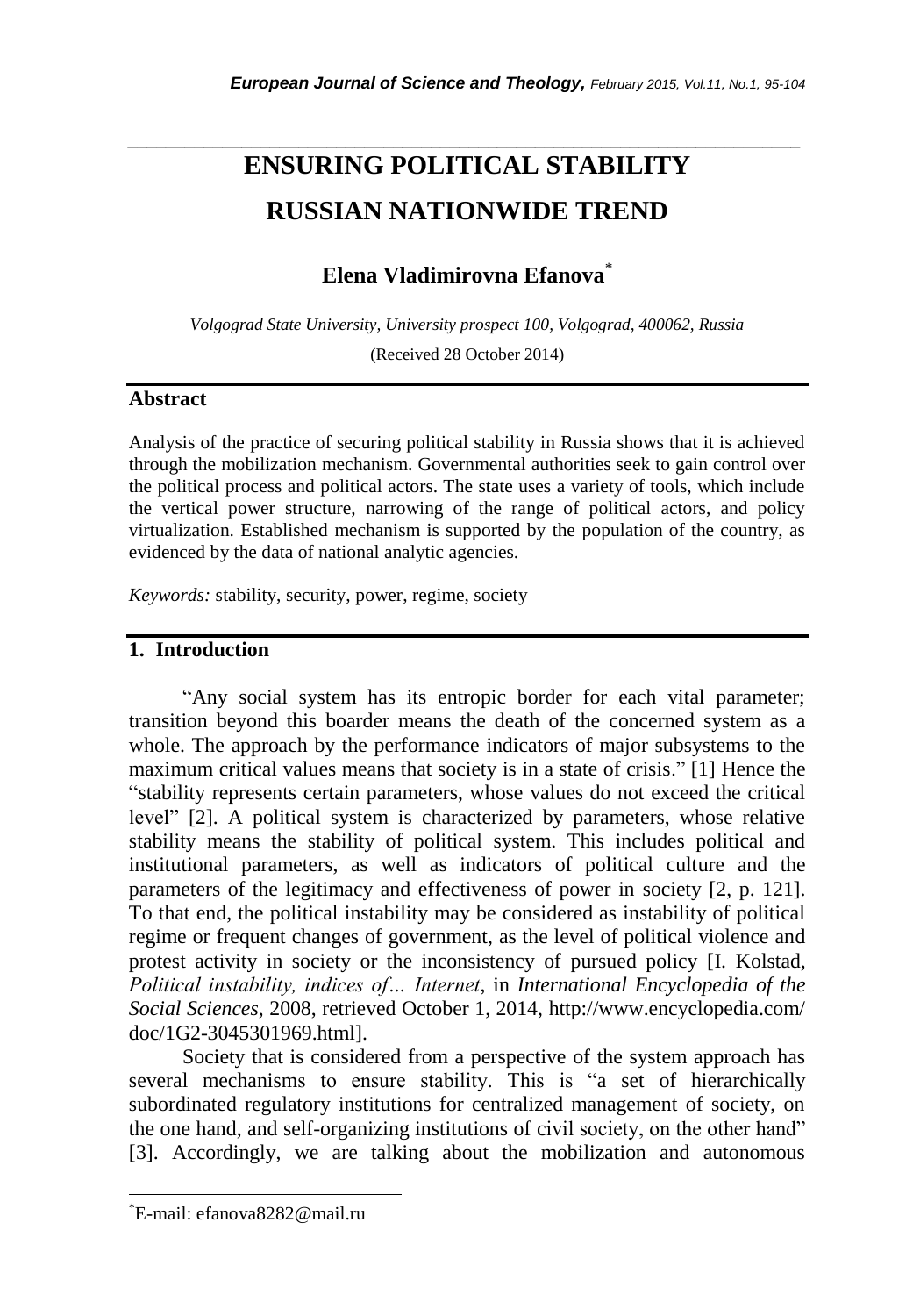mechanism to ensure the stability of society, and in particular, its political subsystem. Mobilization mechanism is inherent mainly to authoritarian and totalitarian political regimes [4]. It is characterized by the desire of state power to gain control over other areas of public life and all political actors. This is due to the fact that the autonomy threatens the authority of the central government and undermines political stability attained. The second mechanism takes place in case of real democracy [M. Marshall and B. Cole, *Global report 2009. Conflict, governance and state fragility*, 2009, retrieved October 1, 2014, [http://www.systemicpeace.org/Global%20R](http://www.systemicpeace.org/Global)eport%202009.pdf], where a significant contribution to the stability is made by various social groups and civil society institutions, whereas the role of the central government is recognized secondary. As a rule, the stability of democracies is associated with the idea of powers separation in a state, the existence of political pluralism and consensus, as well as observance of citizens' rights [5, 6].

### **2. Methodology**

System approach [7, 8] allows one to define the political system as a subsystem of the social system, which is engaged in the multiple connections and relationships with the environment and exposed to its influence, as well as to determine the political stability as a state of dynamic equilibrium of the political system of society. Authors used general scientific methods (analysis, transition from the abstract to the concrete), as well as secondary analysis of the data on empirical studies conducted at the federal level (the "Public Opinion" Foundation, 2000-2005; the "Levada-Centre", 2005-2014; and the VCIOM - The All-Russian Public Opinion Research Centre, 2000-2012).

#### **3. Main part**

Considering the Russian political practice, one can talk about the dominance of the mobilization mechanism to ensure stability. This is evidenced by the following arguments: "building a rigid vertical power structure, noncompetitive system of political parties and elections, suppression of the opposition", abridgment of "the freedom of speech and other forms of political pluralism, the selective application of the rule of law and the use of judicial practice in the interests of the ruling elite" [2, p. 120]. In today"s Russia, the "tools to ensure the stability of the political order include: "strengthening of vertical power structure' and the 'oil needle'. This results in the constant dependence of the employees, retirees, residents of small towns and rural areas of the state on permanently indexed temporary state bonuses, allowances and pensions; elimination from the political process of real political actors such as governors, opposition politicians and opposition parties, independent mass media, and large business structures; the transformation of parliament, the party system and elections into regulated institutions, dependent on monocentric super presidential imperious will; discredit of the opposition, its transformation from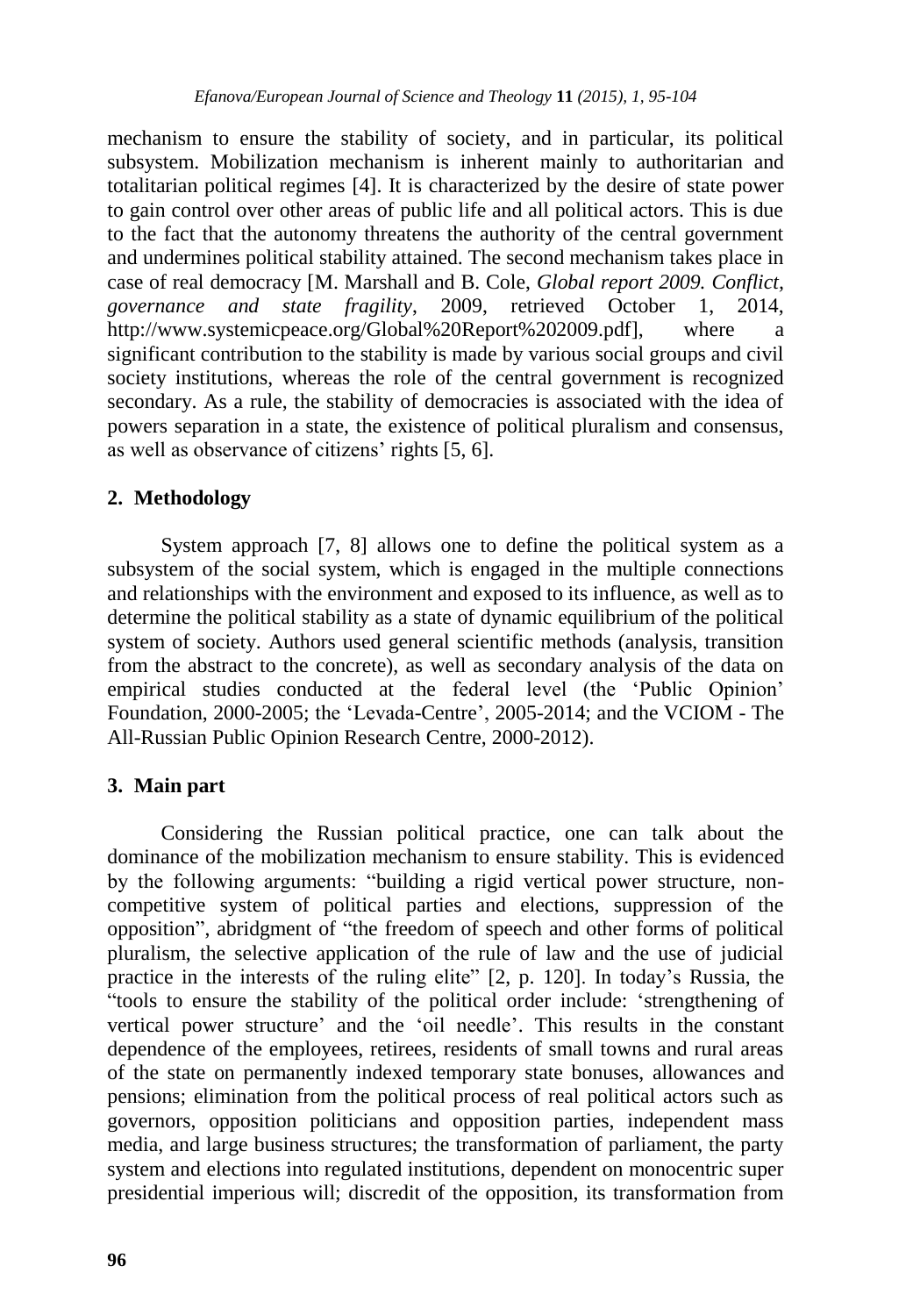the political actor into the object of pervasive impact of political technology; as well as general virtualization of policy." [9] At the same time, in European countries, policies to ensure stability are implemented in accordance with the principles of devolution, self-empowerment of regions [10], consociation, and parliamentary representation of indigenous ethnic groups.

Vertical power structure stands the central element of the mobilization mechanism to ensure the stability of Russian society. Its strengthening in the 2000"s was a response to the need to overcome the consequences "of the 'heritage' of a freedom parade, governors' claims and activity, as well as to minimize any political conflicts associated with these processes" [11].

To increase the effectiveness of the regional administration system, seven federal districts were established in 2000 (a number of federal districts was increased up to nine in 2014), where the institution of plenipotentiaries was introduced in order to "enhance the effectiveness of the federal bodies of state power and improve the system of control over the implementation of their decisions" [11]. That is, plenipotentiaries began to carry out mediation between the supreme executive authority and the local authority of the subordinate entities of the Federation.

According to the All-Russian Public Opinion Research Centre (VTSIOM), in 2000, up to 56% of the population agreed that the establishment of federal districts "will be useful to restore order in the country" [*What do you think about the establishment of seven federal districts headed by the presidential plenipotentiaries?* September 15, 2000, retrieved October 3, 2014, http://www.wciom.ru/zh/print\_q.php?s\_id=343&q\_id=27581&date=15.09.

2000]. The appointment of authorized plenipotentiaries in the federal districts by the President has received a high degree of support as well. Up to 64% of respondents noted that such a measure will "strengthen law and order in the country" [http://www.wciom.ru/zh/print\_q.php?s\_id=343&q\_id=27581&date= 15.09.2000]. It should be noted that under the category of "order", Russian citizens generally mean the political and economic stability.

The reorganization of the Federation Council was one of the measures to strengthen the vertical power structure. Previously, members of the Federation Council were representatives of regional political elite, namely the governor and the speaker of the regional assembly. According to the Federal Law "Concerning the procedure for the formation of the Federation Council of the Federal Assembly of the Russian Federation', which came into force on  $8<sup>th</sup>$  of August, 2000, the members of the body were representatives from the executive and legislative branches of the subordinate entities, appointed by the highest official and the legislative authority of the subordinate entity of the Russian Federation. Thereby, the political influence of the regional elite at the federal level was reduced, and its activity was put under the control of the central authorities. At the same time, up to 44% of Russian citizens thought that it would be 'better' if the governors and heads of regional legislatures were not the members of the Federation Council [*Around the Law on the Federation Council*, retrieved October 1, 2014, http://www.bd.fom.ru/report/cat/power/ pow\_law/dd001246].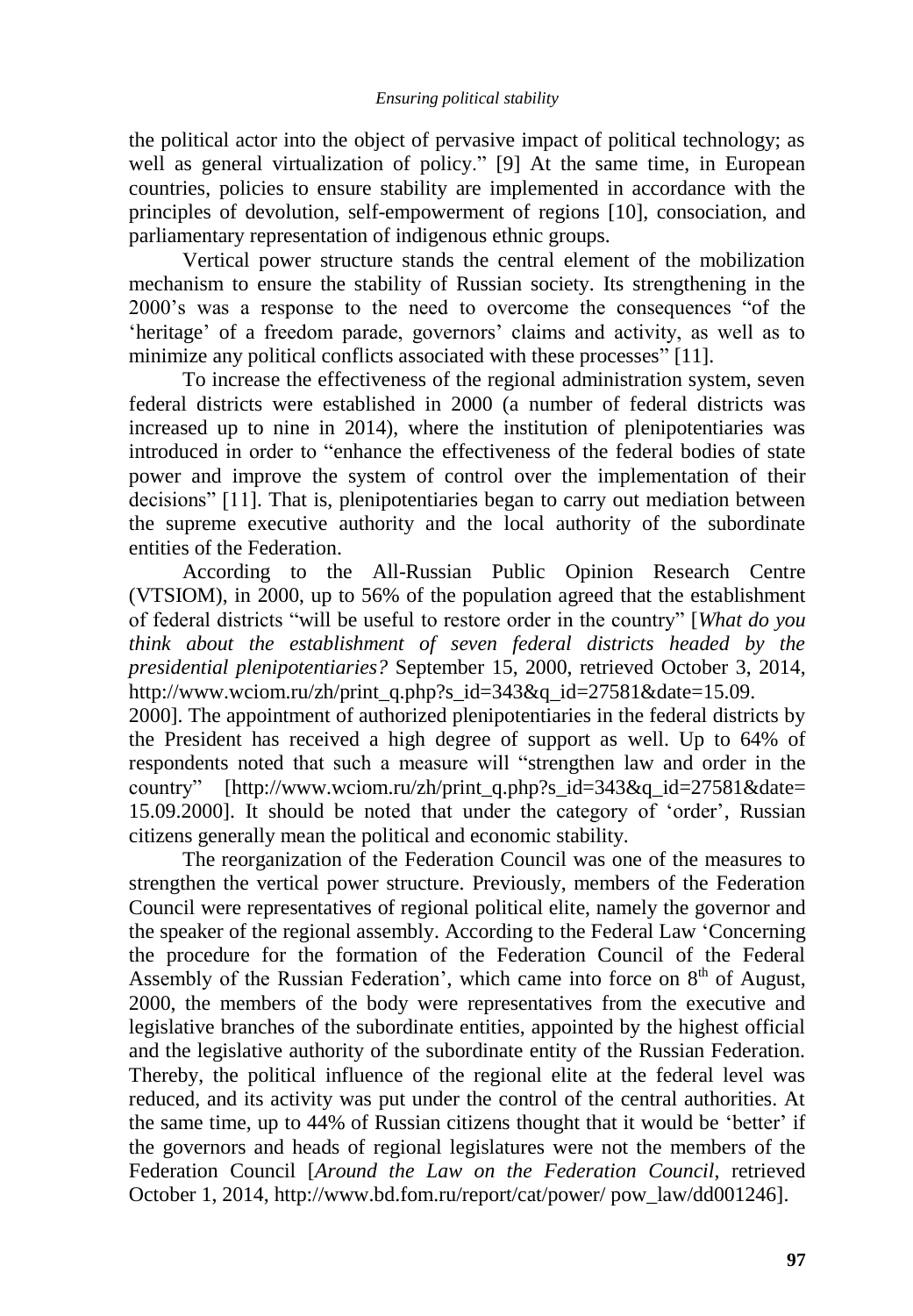"The transition to the establishment of the higher officials" institute of the subordinate entities of the Russian Federation together with the presidential power and election mechanism in the regional representative body" was another measure for strengthening the vertical power structure [12]. A new mechanism for electing the heads of the subordinate entities of the Federation led to the fact that "the head of the region has become a person accountable to the President, carrying before him responsibility and depending on the will of the President" [13].

Implemented measures have led to a decrease in the status of governors and strengthening of central control over the subordinate entities of the RF, as well as ensured the dominant role of the federal government in the political decision-making. In 2004, only 38% of respondents agreed that this measure was necessary to ensure the unity of the state, while 48% regarded this measure as a negative [*To elect or appoint governors?* September 24, 2004, retrieved October 5, 2014, http:/[/www.wciom.ru/index.php?id=459&uid=921\]](http://www.wciom.ru/index.php?id=459&uid=921). However, as far back as in 2005, up to 49% of respondents rated the attempted move as positive, while the share of negative ratings dropped to 29% [*Election of governors: one year after the introduction of a new order*, September 12, 2005, retrieved October 5, 2014, http://www.wciom.ru/index.php?id=459&uid=1683]. In 2008, up to 42% of respondents noted that the decision to abolish the direct elections of governors more or less justified itself [*The authority of governors: to expand, reduce or leave as is?* July 11, 2008, retrieved October 5, 2014, http://www.wciom.ru/index.php?id=459&uid=10374]. Therefore when in 2012 a question arose about the restitution of the governors' election, assuming, however, the presence of certain filters and barriers, 72% of respondents supported this innovation. Up to 75% of citizens supported the introduction of the president"s right to dismiss elected governor from office due to "loss of confidence" [*The return of governors' elections: do we need "filters"?* April 27, 2012, retrieved October 5, 2014, http://www.wciom.ru/index.php?id=459&uid= 112752]. That is, the population of Russia, as a whole, agrees with the necessity of a certain control over the activities of the regional authorities by the central power.

Generally, the influence of the established vertical power structure on stability ('order') is differently rated by citizens. Thus, positive assessments dominated at the beginning: between 2005 and 2011, from 38 to 42% of the respondents claimed that the vertical power structure "does more good than harm", while from 27 to 32% claimed that it "does more harm than good" [*The Russians about the "vertical of power", corruption and bureaucracy*, February 9, 2012, retrieved October 8, 2014, http://www.www.levada.ru/09-02- 2012/rossiyane-o-vertikali-vlasti-korruptsii-i-byurokratii]. However, since 2012 there has been a reverse trend: the proportion of those who appreciates the existence of the vertical power structure varies within the range from 30 to 32%, while the number of those who speak about the harms of it has increased up to 35-40% [*The approval of the President and the government, the parties ranking*, May 15, 2013, retrieved October 8, 2014, http://www.levada.ru/15-05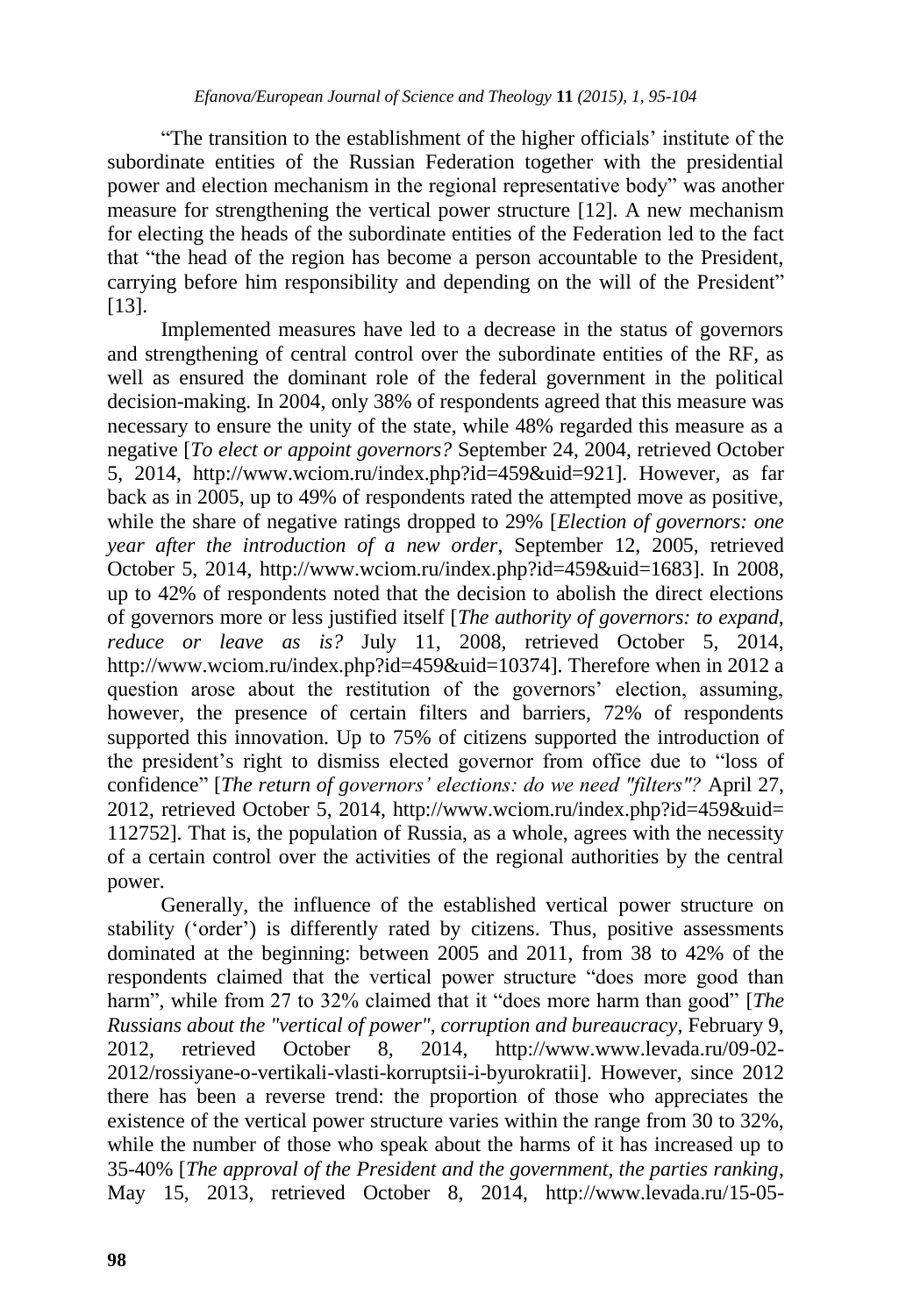2013/odobrenie-prezidenta-i-pravitelstva-reiting-partii]. Such a shift in the perception of the power vertical structure by citizens is primarily due to reduction of its effectiveness, the increasing influence of the bureaucracy and corruption in government authorities. With that, factors, such as too frequent changes of government authorities that may affect the stability of the political system, selfishness and corruption of the ruling elite, as well as its deviation from the principles and practices of political changes, inequity in the distribution of administrative functions, capabilities and benefits, according to S. Eisenstadt, may prevent successful political modernization [14].

Increasing the efficiency of public administration, the government has also taken steps towards regulating the composition of policy actors. It is, above all, about the fate of political parties as "authorized organizations of political agents of society, who are associated with the control over government power and who compete for support of the people with another group or groups" [15]. One can point out a number of measures designed to regulate the activities of political parties, such as the prohibition of electoral blocs and regional political parties, increasing the threshold, tightening (and then easing) requirements for the registration of political parties. These and other measures have contributed to "the establishment of formal standards, narrowing the range of actors who could offer an alternative political course in a legitimate way and have access to the distribution of political resources" [16].

Measures towards limiting the number of political actors, namely the parties, were supported by the majority of population. The reason for this is seen in the visions, existing in society, concerning activities of parties and their required number. Thus, at the beginning of the 2000"s, up to 52% of the respondents were convinced that political parties bring the country more harm than good. At that, one of the reasons of such attitude of Russians towards the parties was the opinion that "the struggle for power between the parties themselves threatens social stability, causes confusion, chaos, discord, and hinders the executive powers" [*On the harm of political parties*, retrieved October 10, 2014, http://www.bd.fom.ru/report/cat/polit/polypar/of013201]. With respect to a multiparty system, there was no consensus among Russian citizens: in 2001, a multiparty system was supported by 41% of respondents, while 46% of respondents were against it [*Do we need a multi-party system?* retrieved October 10, 2014, http://www.bd.fom.ru/report/cat/polit/polypar/ of011501]. In 2005, 29% of respondents were in favour of the existence in Russia of two or three large well-organized mass parties, whereas 25% were for a nation-wide party, 17% were for a number of small parties, and 20% of respondents noted that Russia needs leaders and rulers rather than parties. As a result, the actions of authorities, such as the determination of the required number of parties (at that time 50 thousand people), the threshold for the membership in the State Duma, and the prohibition of electoral blocs was supported by more than 50% of Russia's population [*What is the party system that Russia needs?* January 13, 2005, retrieved October 10, 2014, http://www.wciom.ru/index.php?id=268&uid=2205]. That is to say, the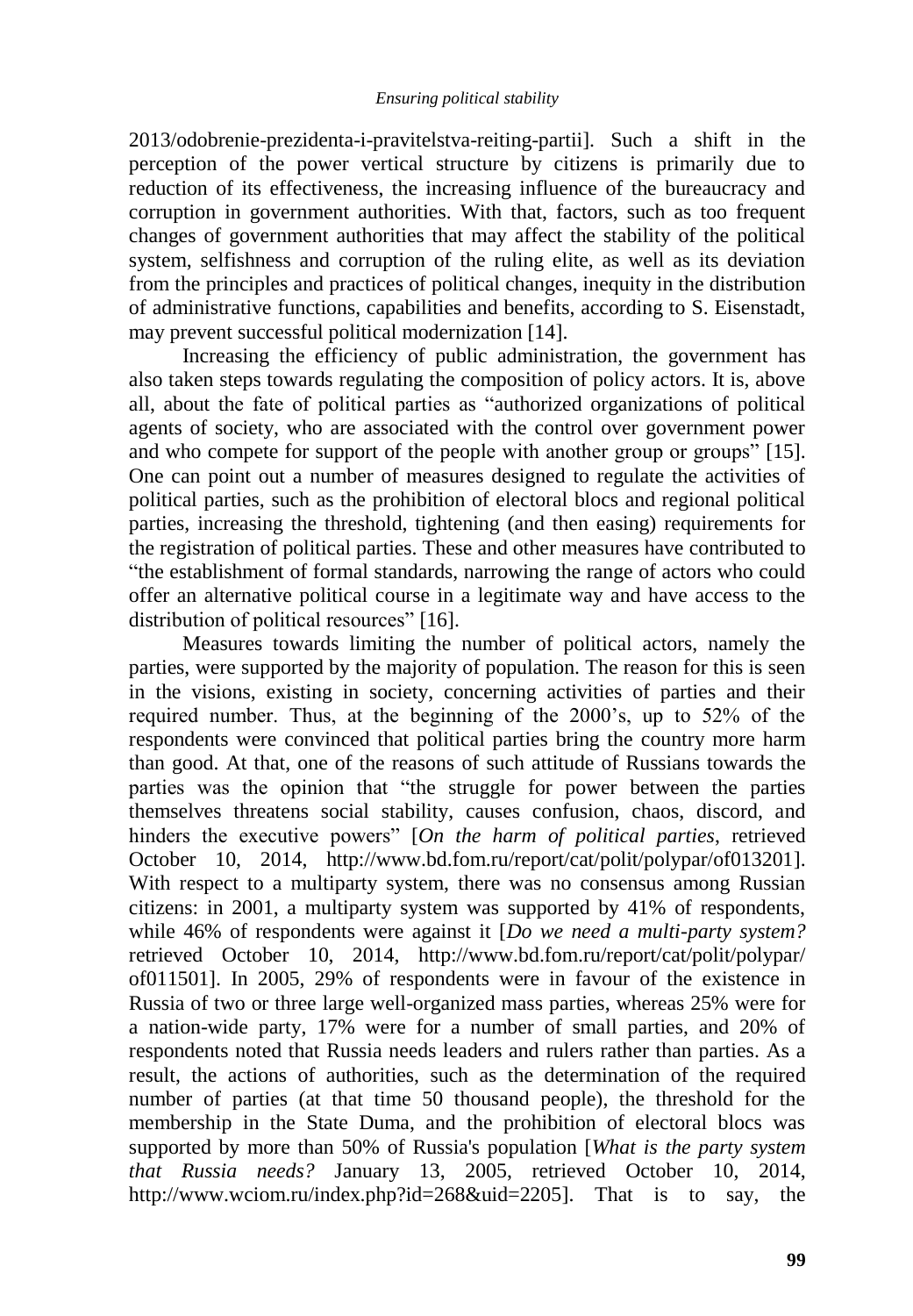measures, taken in order to narrow the range of policy actors, were in congruence with the vision of majority of the country"s population and thus were supported by this majority. This situation seems to be contradictory, since the party "recruits and socializes new members, elects leaders through the internal processes of representation and elections, resolves disputes and makes decisions on policy towards the outside world" [P. Merkl, *Modern comparative politics*, New York, 1970, retrieved October 10, 2014, http://www.sps.ed.ac.uk/\_\_data/ assets/word\_doc/0003/90480/FINAL\_Comparative\_Politics\_Course\_Outline\_20 12-13.doc].

However, it is clear that in today's Russia "political development is twofold, i.e. both modernizing and anti-modernizing" [17]. Thus, the trend of law liberalization with respect to political parties seems to be outlined since 2009. Initially, number of people required to register a party was reduced down to 40 thousand, while since 2012 the number was reduced down to 500 people. Some of the changes were intended to simplify the procedure for registration of parties. The passed laws addressed such issues as "the allocation of deputy"s seats to parties, which received 5-7% of the vote in the elections to the State Duma; the assurance of equality of parliamentary parties in the coverage of their activities by public TV and radio; reducing the age of passive electoral right (any Russian citizen, who has reached 18 years, is able not only to vote but also to be elected to a representative body at the municipal level)" [18].

Certain contribution to the political stability of the Russian society is made by prevailing model of export-resource-based economy, which gives fast and high profits, dependent at the same time on the prices of raw materials on the world market. The fact is that the current political regime in Russia is legitimized by 'voting majority' (14 million of state employees and 40 million of pensioners), which is paternalistic.

Policy virtualization is a "reproduction' of 'imaginary' events and processes, as well as artificial images that are not related to actual political practice" [9]. "Constructing of imaginary institutions and events is gradually transformed into a power operating method, a kind of guaranteed stability of the ruling elite." [9] At that, mass media is a key instrument in policy virtualization. Development of contemporary means of mass communication provides the ability to manipulate public opinion, forming, for example, the feeling of having a high level of democratic rights and freedoms, the efficiency of the country's leadership, legitimacy and the most favourable acceptability of existing power. That is, the formation of political stability in today's Russian society "is determined not so much by the real state of affairs in the economic and social sphere, but efficient control over mass consciousness through the impact on the population and the media" [19].

According to the research conducted by VCIOM, in 2012, the overwhelming majority of Russians received information about events in the country and the world from the central (98%) and local (88%) television, press (central- 70%, local-68%), Internet (59%), radio (central-53%, local-46%) and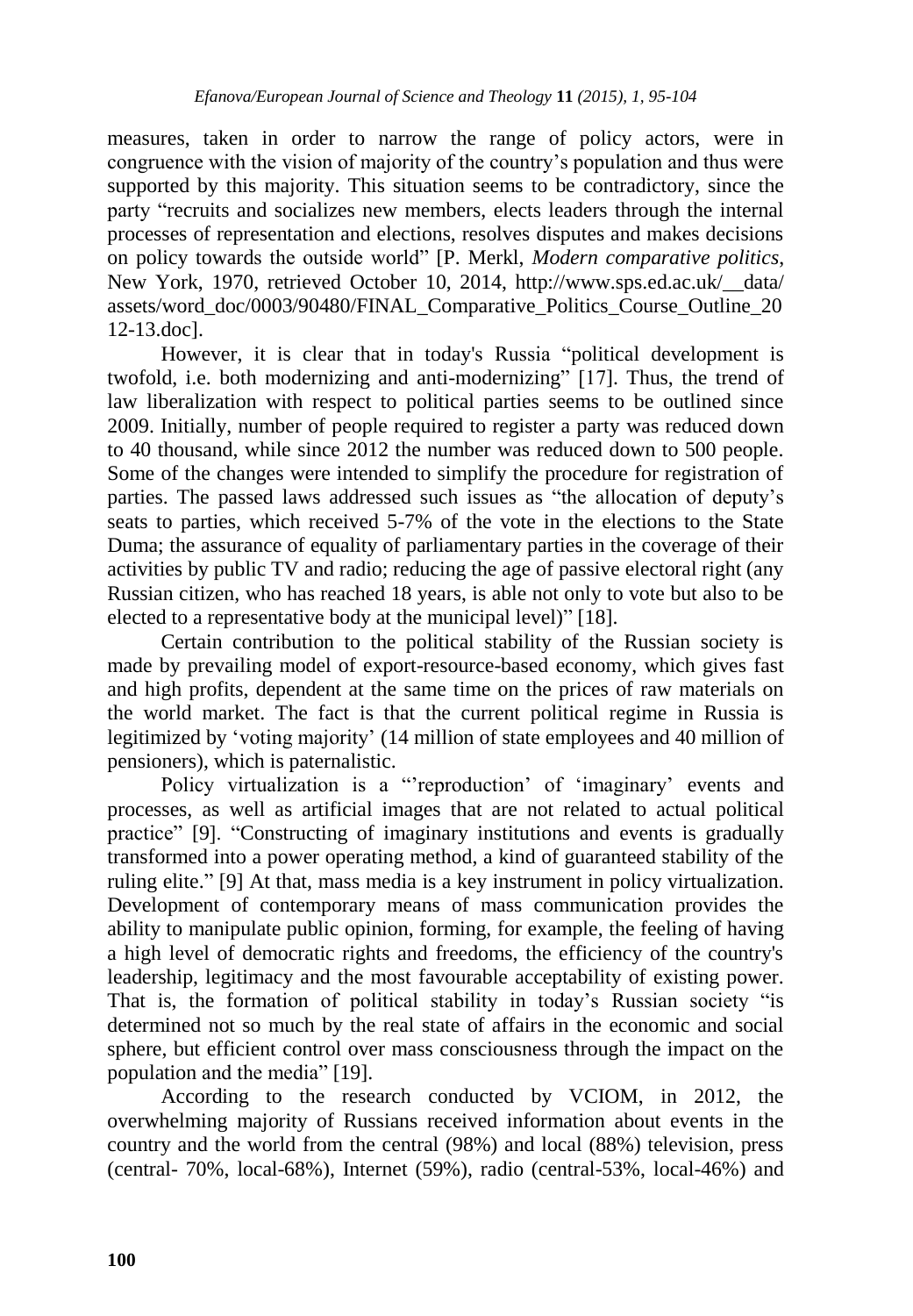foreign media (26%) [*Is the whole truth in the TV?* retrieved October 1, 2014, http://www.wciom.ru/index.php?id=459&uid= 112941].

At that, the Russian citizens have the greatest trust to a national television; 78% of respondents trusted in a varying degree to this source of information [http://www.wciom.ru/index.php?id=459&uid= 112941]. As for credibility of the main federal channels, such as "First Channel", "Russia" and "NTV", 53% of the population considers them as "fairly unbiased", while 12% of respondents noted them as completely objective source of information [*Rumors of impending TV death have been greatly exaggerated*, July 12, 2013, retrieved October 10, 2014, http://www.levada.ru/12-07-2013/slukhi-o-skoroi-smerti-tv-okazalissilno-preuvelichennymi]. That is, a major part of the Russian population believes what is said and shown on TV and almost does not cast doubts on information received. This makes the TV most effective mechanism of the state to influence public opinion. Even with all things considered, in 2014, up to 69% of the Russians agree that the main TV channels undergo state censorship, 28% are sure that in the future it will only strengthen, and 44% think that the censorship will remain at the same level [*The Russians' opinion about the mass media*, February 28, 2014, retrieved October 10, 2014, http://www.levada.ru/28-02- 2014/rossiyane-o-smi]. Among the main reasons for the strengthening of state control over TV, Russians note the following: "Power feels that it is losing support among the population, and seeks to improve its 'image' (28%)"; "This is a logical consequence of all of the current policy on "crackdown" and strengthening vertical power structure" (25%), "This is a response to increased external and internal threats, criticism from the West and the opposition" (22%) [http://www.levada.ru/28-02-2014/rossiyane-o-smi]. Thus, we can conclude that the population feels a certain impact of power through the television, which is used as one of the effective tools for the manipulation of public opinion.

As a result, under the influence of political changes on the way of ensuring political stability in Russian society there was revision of values, attitudes and ideological basis of power. From 2000 to 2013, the percentage of those, who believe that Russia should develop on its own special way, decreased from 60 to 37%, while the number of those, who think that Russia should develop along the "European civilization path, common to the modern world", on the contrary, increased from 15 to 31% [20]. Thus, we can say that the Russians do not have a clear idea of what is currently Russia and where to move on. Besides, in the period of 2008-2010, more than 50% of respondents believed that they definitely cannot influence the political processes, while over 30% noted that they most likely cannot have an impact on these processes [21]. The main reasons for non-participation of citizens in politics can be noted as the following: "we still cannot change anything" and "policy is not for ordinary people, policy is made by power".

Only voting in the elections became the main form of political participation of Russian citizens; however a large part of the population quickly disappointed in votes. Scepticism about the results of the elections still remains that may be indicated by the results of surveys of citizens before the regional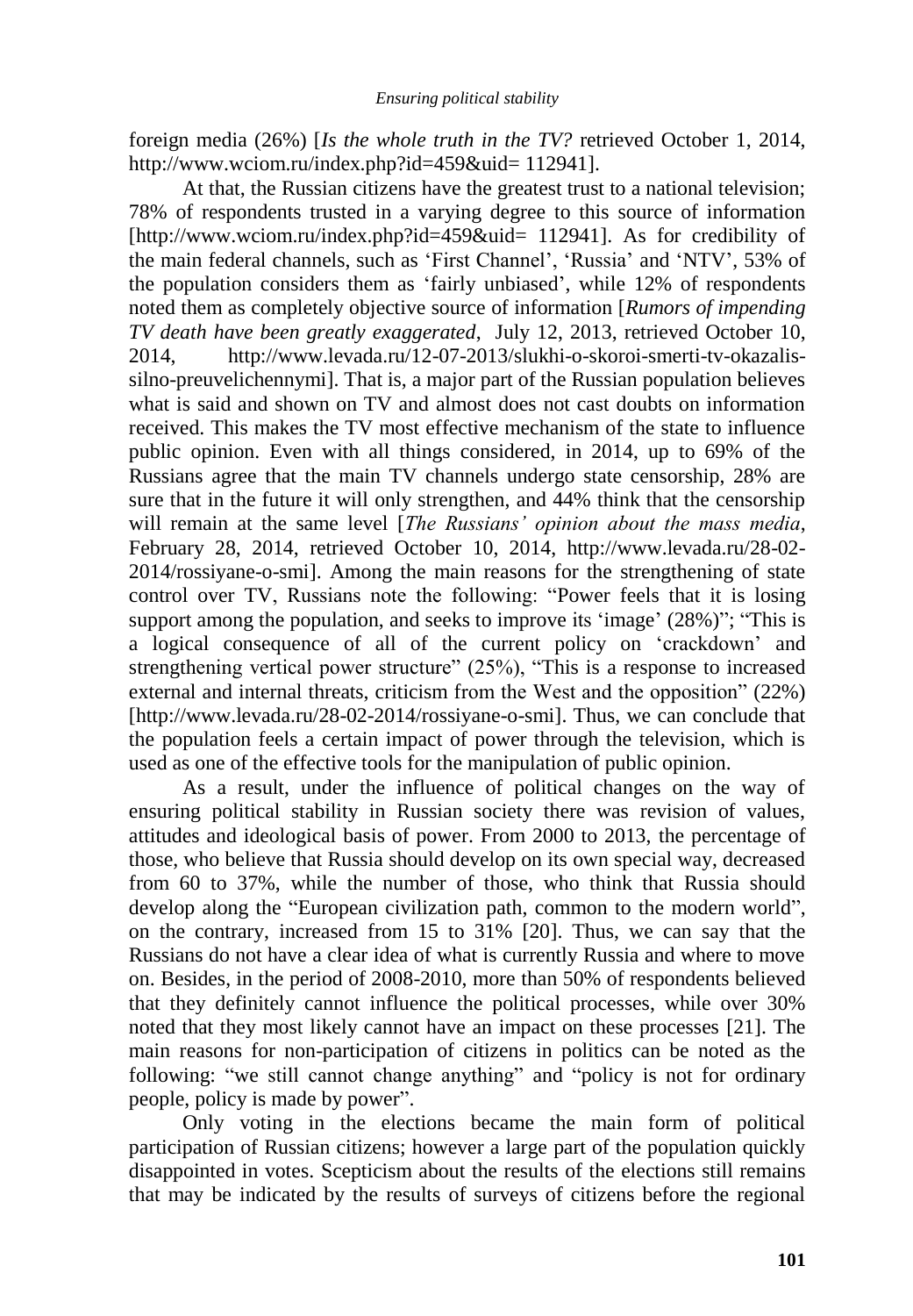elections in 2013. Thus, up to 61% of the respondents were confident that the upcoming elections "will be just an imitation of the struggle, while the victories and the distribution of seats in the legislative bodies will be determined by the decision of the authorities" [*The Russians about the elections to the regional and local authorities*, August 3, 2013, retrieved October 10, 2014, http://www.levada.ru/03-08-2013/rossiyane-o-vyborakh-v-regionalnye-i-

mestnye-organy-vlasti]. Inability to defend their interests through legal and legitimate forms of political participation have led to a significant reduction in individuals, who believe that "citizens should not be eligible to mass protests, if this somehow may have a negative impact on social stability" (in 1998, 60% of respondents agreed with this statement, while just 37% in 2012) [22]. As a result, the crisis of participation in Russian policy was vividly manifested in mass demonstrations in the period of 2011-2012.

## **4. Final part**

Political stability plays a primary role in the overall system of social stability that is associated with the guiding and regulating role of the political system towards society. It is treated as a condition of the political system, which is characterized by relative stability of political institutions, the availability of the supporting political culture, legitimacy and efficiency of power in society; the condition, which allows the system to function effectively and to develop in the context of internal and external changes, while retaining its essential nature and parameters.

In turn, the legitimacy of the current power determines the cultural level of the population and the admissibility of the protest moods in society, since "dissatisfaction in the individual is formed due to the contradiction between his personal aspirations, expectations and requirements, and the actual situation. Growing contradictions lead to increased discontent. At some point, such discrepancies become so significant that they lead to the phenomena of frustration nature." [23]

In general, Russia's political development has wavy nature and occurs in cycles of reforms and counter-reforms. Period of reforms is characterized by differentiation and complication of the national political system.

At the same time, this stage is characterized by the growing destabilizing tendencies, which result in the manifestation of modernization crises, the weakening of state control or, in extreme cases, the collapse of the existing political system. In such circumstances there is a risk of emerging the fundamental contradictions arising in the form of questions, "Who rules?" and "By what means?" [24]. The present stage of the national political development is marked by the counter-reforms, designed to stabilize the political system after the modernization transformations of the 1990"s.

As of 2013, almost a third of Russians (31%) believe that the political life of Russia is moving towards the development of democracy. When comparing to the similar indicator of 1997, the current index is higher by almost 2-fold (14%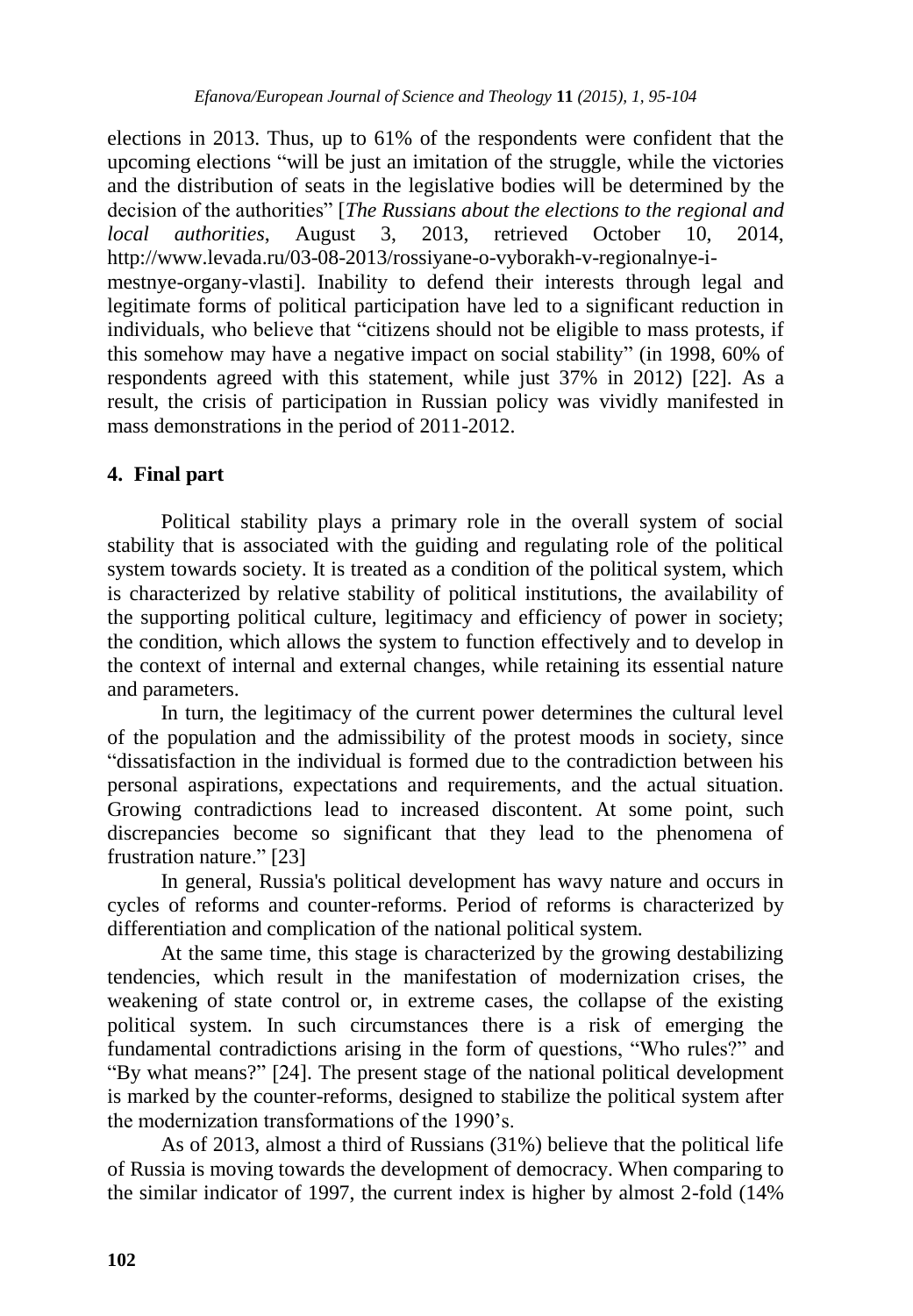in 1997). Russians' vision concerning the democracy development in Russia can be considered to be stable since 2005, where the opinion about the development of democracy ranged from 31% (minimum value in 2013) to 54% (maximum value in 2008). However, 34% of citizens believe that Russia needs a "very special" democracy, "corresponding to national traditions and specifics", rather than the one implemented in the developed countries of Europe and America [20, p. 196]. However, these statistical data contradict with democracy index, developed by the Economist Intelligence Unit. From 2006 to 2012, Russia's rank in terms of this index has dropped from 102 down to 122 of 167 rankings (i.e. Russia has changed the political vector from transition regime to authoritarian regime), taking place between Jordan and Ethiopia [*Democracy index 2012: democracy at a standstill*, The Economist Intelligence Unit Limited, 2013].

#### **5. Conclusions**

In today"s Russia, mobilization mechanism to ensure political stability is prevailing; its implementation in one way or another is currently supported by the population, which considers it a quite efficient tool. Between 2000 and 2014, from 71 to 85% of the population believed that presently for Russia more important is "the order, even if this will require some violations of democratic principles and restriction of personal freedoms" [*The order or democracy?* retrieved October 10, 2014, http://www.wciom.ru/index.php?id=459&uid= 114767].

However, the stability, achieved by the mobilization mechanism, is quite fragile and unstable. Strengthening the vertical power structure, control over the political actors, the discrediting of the opposition - all these are the efforts to ensure stability from "above", without taking into account the impetuses from "bottom" due to the lack of effective feedback mechanism. Policy virtualization in the long term leads to the loss of stability due to growing apathy of the population and a sharp narrowing of the social reliance of the current regime.

#### **Acknowledgement**

The article was prepared under a grant from the Russian Humanitarian Foundation #14-33-01202.

#### **References**

- [1] V. Lokosov, Sociological Studies, **4** (1998) 86-94.
- [2] S. Savin, *Typology of political stability in modern society. Political sociology: theoretical and applied problems*, St. Petersburg State University, St. Petersburg, 2007, 113.
- [3] D. Cheresov, Conflictology, **4** (2012) 34-43.
- [4] J. Jaworsky, *Ukraine: stability and instability*, DIANE, Washington, 1995, 80.
- [5] F. Bealey, Eur. J. Polit. Res., **15(6)** (1987) 687-715.
- [6] К. Dowding and R. Kimber, Eur. J. Polit. Res., **11(3)** (1983) 229-243.